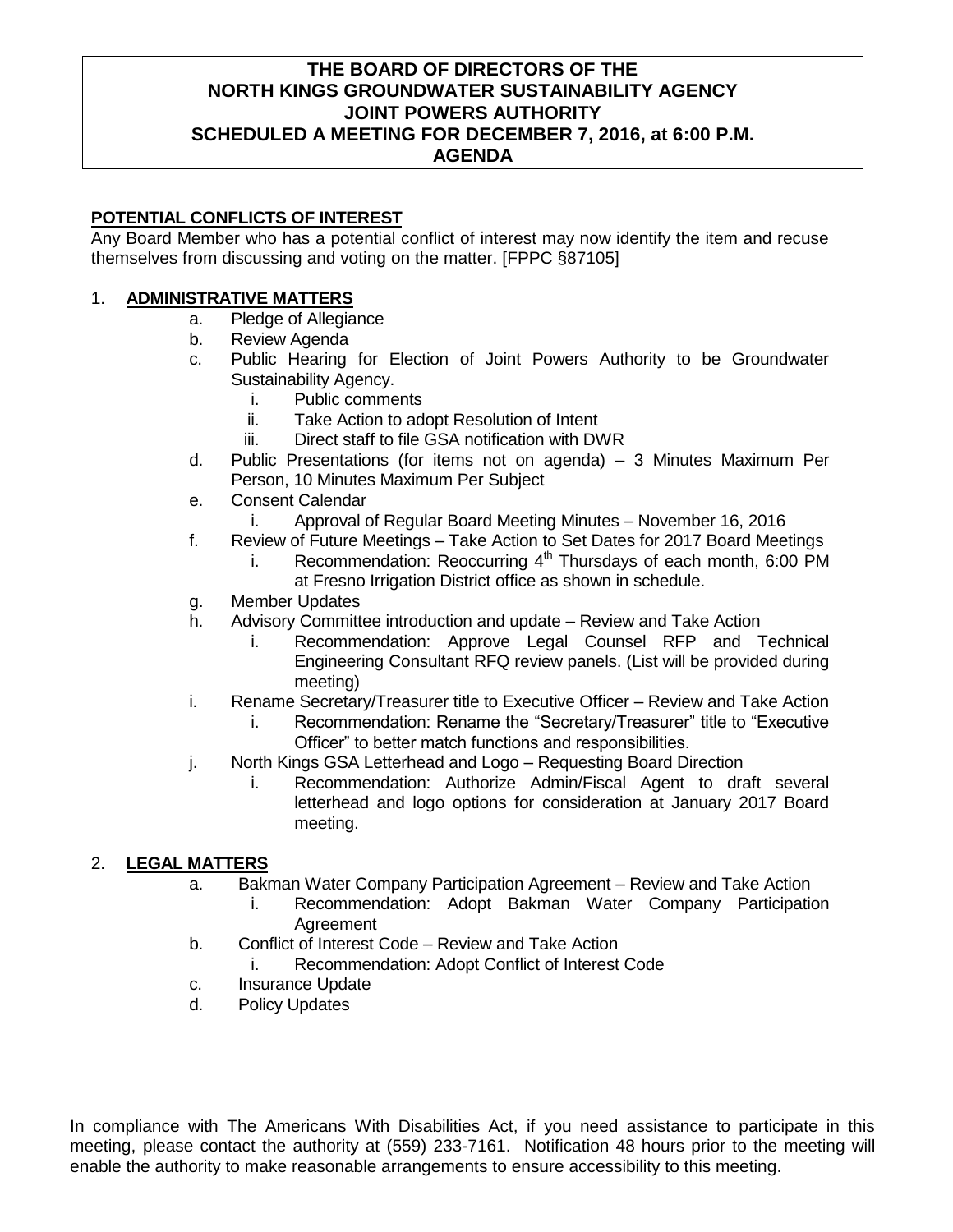## **THE BOARD OF DIRECTORS OF THE NORTH KINGS GROUNDWATER SUSTAINABILITY AGENCY JOINT POWERS AUTHORITY SCHEDULED A MEETING FOR DECEMBER 7, 2016, at 6:00 P.M. AGENDA**

## 3. **FINANCIAL MATTERS**

- a. Remainder of Fiscal Year 2016-2017 JPA/GSA Budget (November 16, 2016 through June 30, 2017) - Informational
- b. Fiscal Agent Report
	- i. Financial Report
		- ii. NKGSA JPA Bank Account Setup Review and Take Action
			- a. Recommendation: Authorize Fiscal Agent to set up bank accounts for NKGSA JPA.
			- b. Recommendation: Designate Secretary/Treasurer (Executive Officer) as primary signee, with sitting Board Members as secondary signees.

#### 4. **DIRECTORS REPORT**

5. **ADJOURNMENT**

Note: This agenda is posted pursuant to the provisions of the Government Code commencing at Section 54950. The date of this posting is December 2, 2016. Posting locations are: 1) Fresno Irrigation District Office; 2) FID Website; and 3) Mailbox located in front of 2907 S Maple Avenue – Fresno, CA (24 hour access available on District website and in the mailbox in front of building).

"In accordance with California Government Code Section 54957.5, any writing or document that is a public record, relates to an open session agenda item and is distributed less than 72 hours prior to a regular meeting, will be made available for public inspection in the District offices during normal business hours. If, however, the document is not distributed until the regular meeting to which it relates, then the document or writing will be made available to the public at the location of the meeting."

In compliance with The Americans With Disabilities Act, if you need assistance to participate in this meeting, please contact the authority at (559) 233-7161. Notification 48 hours prior to the meeting will enable the authority to make reasonable arrangements to ensure accessibility to this meeting.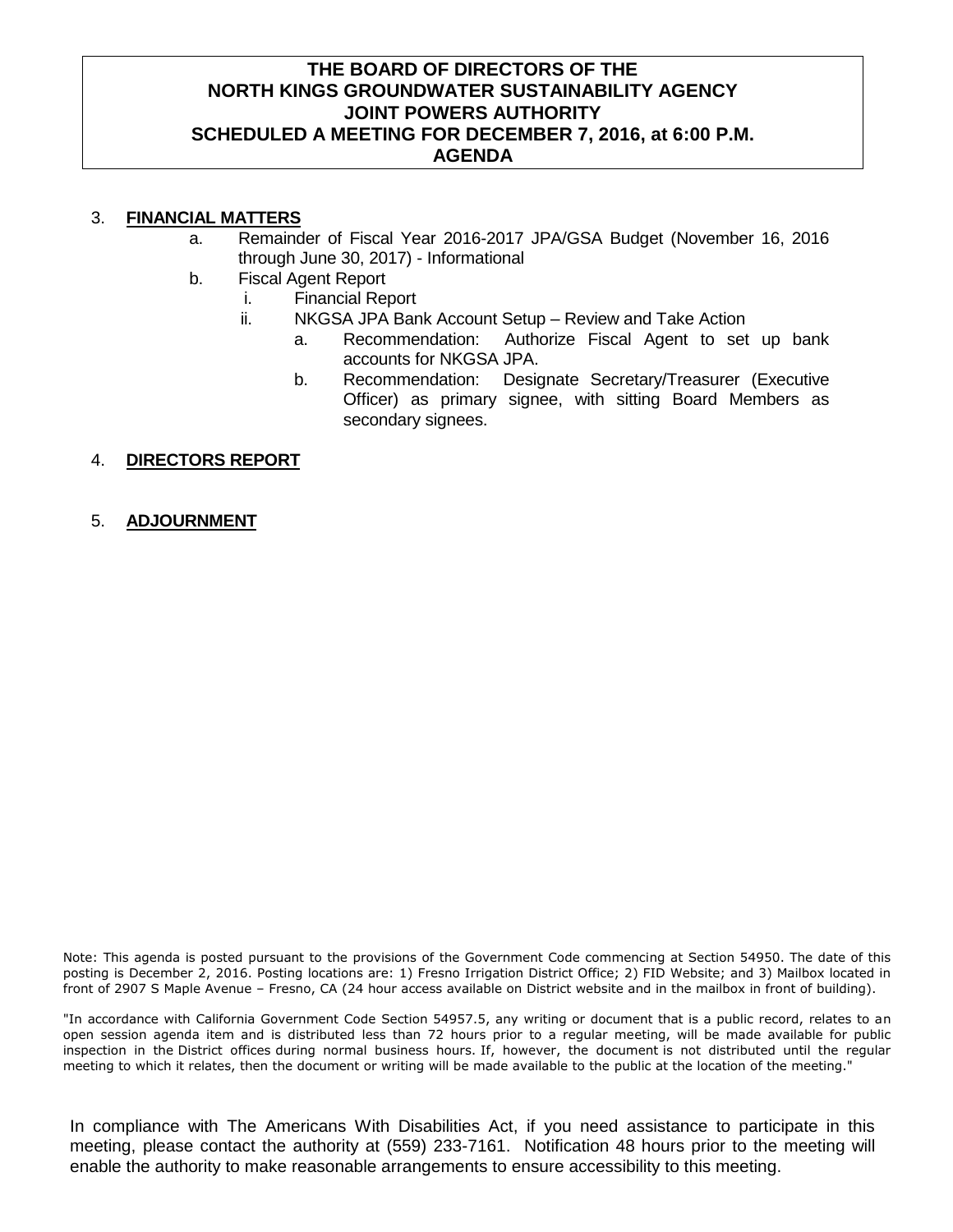# **THE BOARD OF DIRECTORS OF THE NORTH KINGS GROUNDWATER SUSTAINABILITY AGENCY JOINT POWERS AUTHORITY SCHEDULED A MEETING FOR DECEMBER 7, 2016, at 6:00 P.M. AGENDA**

In compliance with The Americans With Disabilities Act, if you need assistance to participate in this meeting, please contact the authority at (559) 233-7161. Notification 48 hours prior to the meeting will enable the authority to make reasonable arrangements to ensure accessibility to this meeting.